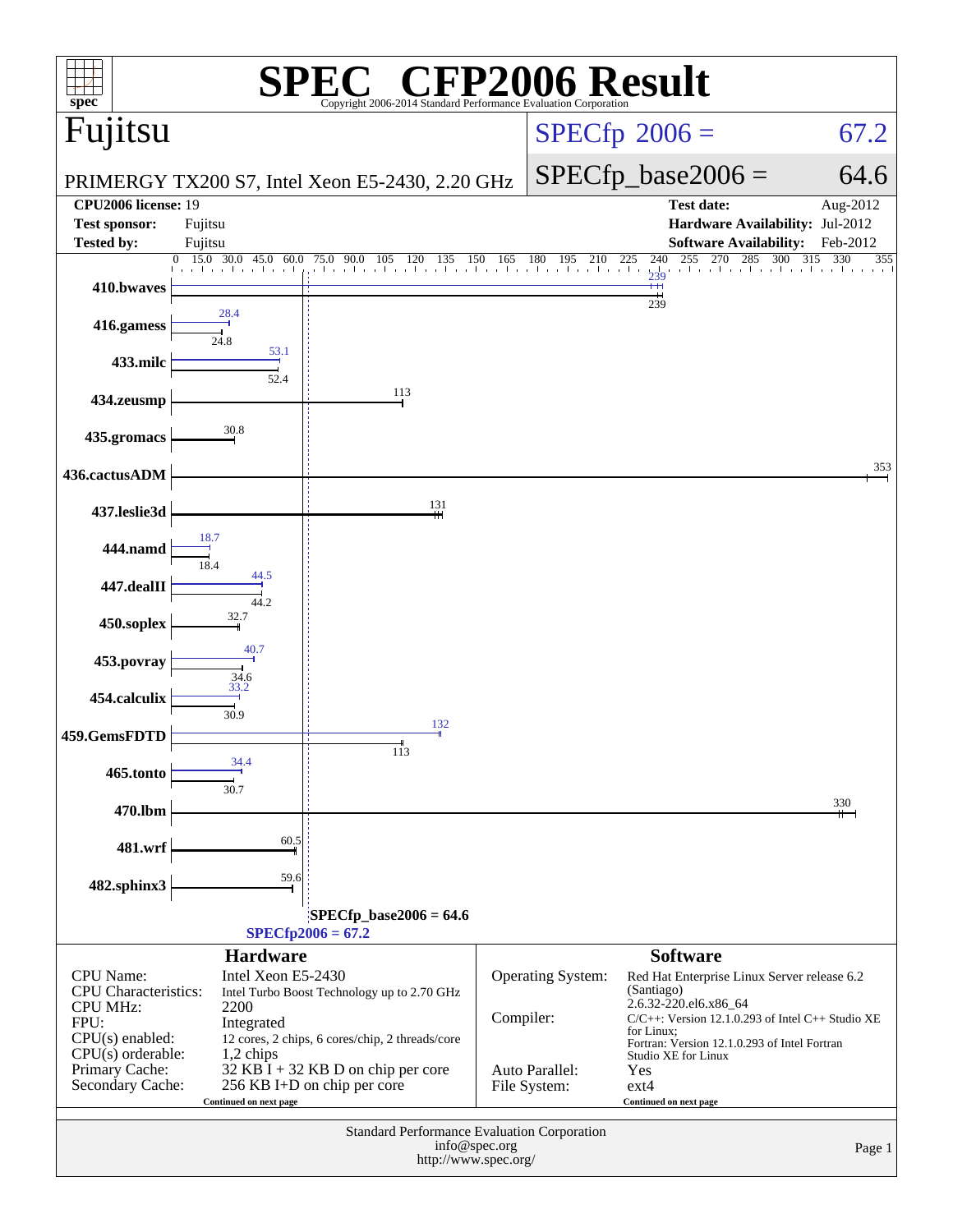| <b>SPEC CFP2006 Result</b><br>spec <sup>8</sup><br>Copyright 2006-2014 Standard Performance Evaluation Corporation                  |                        |              |                                            |              |                        |                                                                                     |                             |                     |                        |                               |                        |                     |
|-------------------------------------------------------------------------------------------------------------------------------------|------------------------|--------------|--------------------------------------------|--------------|------------------------|-------------------------------------------------------------------------------------|-----------------------------|---------------------|------------------------|-------------------------------|------------------------|---------------------|
| Fujitsu                                                                                                                             |                        |              |                                            |              |                        |                                                                                     |                             | $SPECfp2006 =$      |                        |                               |                        | 67.2                |
| PRIMERGY TX200 S7, Intel Xeon E5-2430, 2.20 GHz                                                                                     |                        |              |                                            |              |                        |                                                                                     | $SPECfp\_base2006 =$        |                     |                        | 64.6                          |                        |                     |
| <b>CPU2006</b> license: 19                                                                                                          |                        |              |                                            |              |                        |                                                                                     |                             |                     | <b>Test date:</b>      |                               |                        | Aug-2012            |
| <b>Test sponsor:</b>                                                                                                                | Fujitsu                |              |                                            |              |                        |                                                                                     |                             |                     |                        | <b>Hardware Availability:</b> |                        | Jul-2012            |
| <b>Tested by:</b>                                                                                                                   | Fujitsu                |              |                                            |              |                        |                                                                                     |                             |                     |                        | <b>Software Availability:</b> |                        | Feb-2012            |
| L3 Cache:<br>15 MB I+D on chip per chip<br>Other Cache:<br>None                                                                     |                        |              |                                            |              |                        | <b>System State:</b><br>Run level 3 (multi-user)<br><b>Base Pointers:</b><br>64-bit |                             |                     |                        |                               |                        |                     |
| Memory:                                                                                                                             |                        |              | 96 GB (12 x 8 GB 2Rx4 PC3L-12800R-11, ECC, |              |                        |                                                                                     | Peak Pointers:<br>32/64-bit |                     |                        |                               |                        |                     |
| running at 1333 MHz and CL9)<br>Other Software:<br>None<br>Disk Subsystem:<br>1 x SATA, 500 GB, 7200 RPM<br>Other Hardware:<br>None |                        |              |                                            |              |                        |                                                                                     |                             |                     |                        |                               |                        |                     |
| <b>Results Table</b>                                                                                                                |                        |              |                                            |              |                        |                                                                                     |                             |                     |                        |                               |                        |                     |
|                                                                                                                                     |                        |              | <b>Base</b>                                |              |                        |                                                                                     |                             |                     | <b>Peak</b>            |                               |                        |                     |
| <b>Benchmark</b><br>410.bwaves                                                                                                      | <b>Seconds</b><br>56.2 | Ratio<br>242 | <b>Seconds</b><br>56.8                     | Ratio<br>239 | <b>Seconds</b><br>56.8 | Ratio<br>239                                                                        | <b>Seconds</b><br>56.8      | <b>Ratio</b><br>239 | <b>Seconds</b><br>56.2 | <b>Ratio</b><br>242           | <b>Seconds</b><br>57.6 | <b>Ratio</b><br>236 |
| $416$ .gamess                                                                                                                       | 801                    | 24.5         | 789                                        | 24.8         | 790                    | 24.8                                                                                | 695                         | 28.2                | 688                    | 28.5                          | 689                    | 28.4                |
| $433$ .milc                                                                                                                         | 175                    | 52.4         | 175                                        | 52.4         | 175                    | 52.4                                                                                | 173                         | 53.0                | 173                    | 53.1                          | 173                    | 53.1                |
| $434$ . zeusmp                                                                                                                      | 80.2                   | 113          | 80.0                                       | 114          | 80.2                   | 113                                                                                 | 80.2                        | 113                 | 80.0                   | 114                           | 80.2                   | <b>113</b>          |
| 435.gromacs                                                                                                                         | 230                    | 31.1         | 232                                        | 30.8         | 232                    | 30.8                                                                                | 230                         | 31.1                | 232                    | 30.8                          | 232                    | 30.8                |
| 436.cactusADM                                                                                                                       | 33.9                   | 353          | 34.9                                       | 342          | 33.9                   | <u>353</u>                                                                          | 33.9                        | 353                 | 34.9                   | 342                           | 33.9                   | <u>353</u>          |
| 437.leslie3d                                                                                                                        | 70.5                   | 133          | 71.7                                       | 131          | 72.5                   | 130                                                                                 | 70.5                        | 133                 | 71.7                   | 131                           | 72.5                   | 130                 |
| 444.namd                                                                                                                            | 436                    | 18.4         | 436                                        | 18.4         | 436                    | 18.4                                                                                | 428                         | 18.7                | 428                    | 18.7                          | 428                    | 18.7                |
| 447.dealII                                                                                                                          | 259                    | 44.2         | 259                                        | 44.2         | 259                    | 44.2                                                                                | 258                         | 44.3                | 257                    | 44.5                          | 257                    | 44.5                |
| $450$ .soplex                                                                                                                       | 249                    | 33.5         | 256                                        | 32.6         | 255                    | 32.7                                                                                | 249                         | 33.5                | 256                    | 32.6                          | 255                    | 32.7                |
| $ 453$ . povray                                                                                                                     | 154                    | 34.6         | 154                                        | 34.5         | 153                    | 34.8                                                                                | 131                         | 40.7                | 130                    | 40.8                          | 132                    | 40.3                |
| 454.calculix                                                                                                                        | 267                    | 30.9         | 266                                        | 31.0         | 267                    | 30.9                                                                                | 248                         | 33.2                | 248                    | 33.2                          | 248                    | 33.2                |
| 459.GemsFDTD                                                                                                                        | 93.3                   | 114          | 93.9                                       | 113          | 93.9                   | 113                                                                                 | 80.2                        | 132                 | 80.2                   | 132                           | 80.6                   | 132                 |
| 465.tonto                                                                                                                           | 321                    | 30.7         | 323                                        | 30.5         | 321                    | 30.7                                                                                | 286                         | 34.4                | 286                    | 34.4                          | 287                    | 34.3                |
| 470.1bm                                                                                                                             | 41.8                   | 328          | 40.8                                       | 337          | 41.6                   | 330                                                                                 | 41.8                        | 328                 | 40.8                   | 337                           | 41.6                   | 330                 |
| 481.wrf                                                                                                                             | 185                    | 60.5         | 185                                        | 60.3         | 183                    | 61.1                                                                                | 185                         | 60.5                | 185                    | 60.3                          | 183                    | 61.1                |
| $482$ .sphinx $3$                                                                                                                   | 328                    | 59.4         | 327                                        | 59.7         | 327                    | 59.6                                                                                | 328                         | 59.4                | 327                    | 59.7                          | 327                    | 59.6                |
| n                                                                                                                                   | $\mathbf{1}$           |              | 1.1                                        | 1.3.1.       |                        | $D - 1.1$                                                                           | 1.111<br>$-11$              | $2.50 - 35$         | $\mathbf{1}^{\star}$   |                               |                        |                     |

Results appear in the [order in which they were run.](http://www.spec.org/auto/cpu2006/Docs/result-fields.html#RunOrder) Bold underlined text [indicates a median measurement.](http://www.spec.org/auto/cpu2006/Docs/result-fields.html#Median)

### **[Operating System Notes](http://www.spec.org/auto/cpu2006/Docs/result-fields.html#OperatingSystemNotes)**

 Stack size set to unlimited using "ulimit -s unlimited" Transparent Huge Pages enabled with: echo always > /sys/kernel/mm/redhat\_transparent\_hugepage/enabled

#### **[Platform Notes](http://www.spec.org/auto/cpu2006/Docs/result-fields.html#PlatformNotes)**

 BIOS configuration: Frequency Floor Override = Enable

> Standard Performance Evaluation Corporation [info@spec.org](mailto:info@spec.org) <http://www.spec.org/>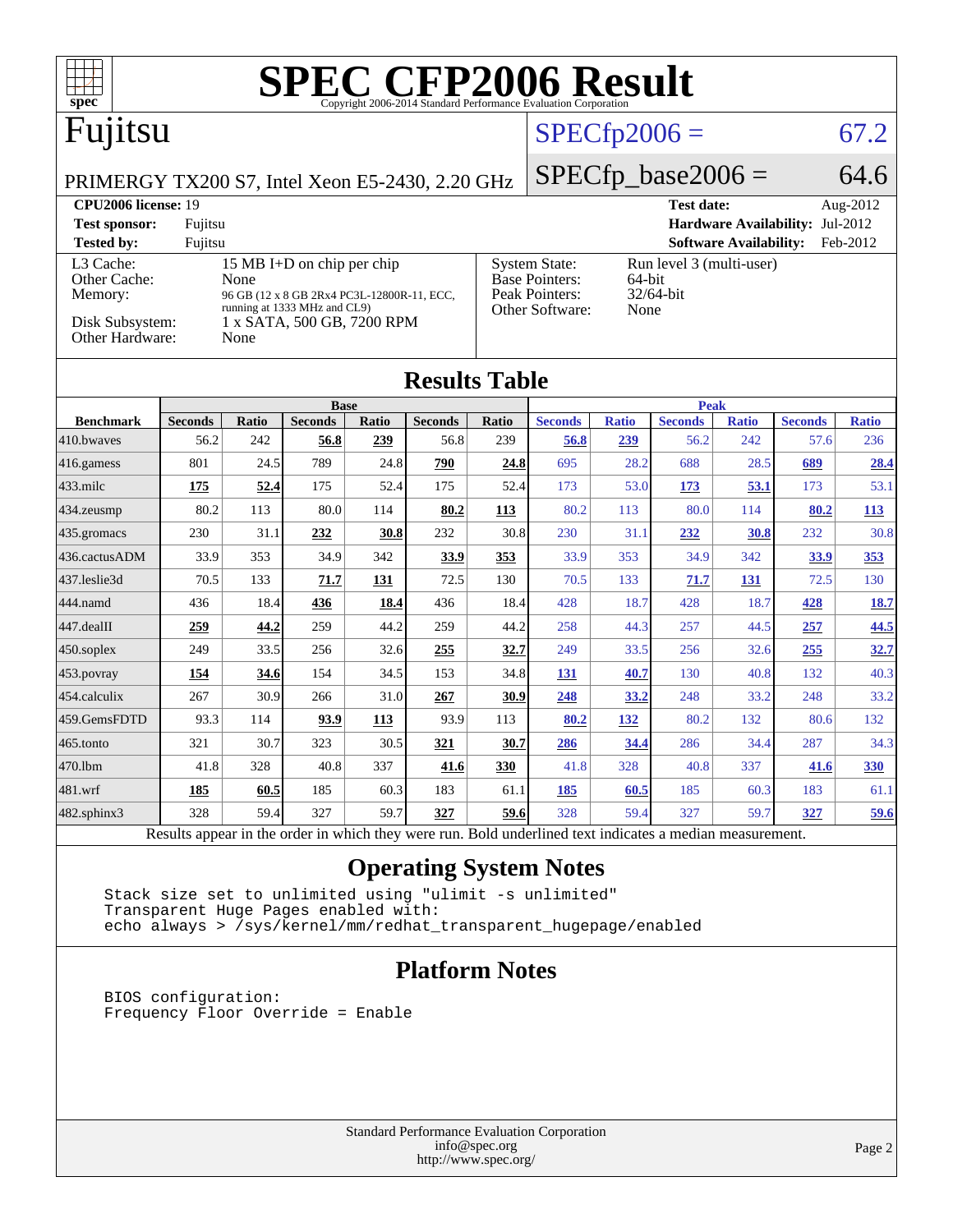

# **[SPEC CFP2006 Result](http://www.spec.org/auto/cpu2006/Docs/result-fields.html#SPECCFP2006Result)**

# Fujitsu

### $SPECfp2006 = 67.2$  $SPECfp2006 = 67.2$

PRIMERGY TX200 S7, Intel Xeon E5-2430, 2.20 GHz

**[Tested by:](http://www.spec.org/auto/cpu2006/Docs/result-fields.html#Testedby)** Fujitsu **[Software Availability:](http://www.spec.org/auto/cpu2006/Docs/result-fields.html#SoftwareAvailability)** Feb-2012

 $SPECfp\_base2006 = 64.6$ **[CPU2006 license:](http://www.spec.org/auto/cpu2006/Docs/result-fields.html#CPU2006license)** 19 **[Test date:](http://www.spec.org/auto/cpu2006/Docs/result-fields.html#Testdate)** Aug-2012 **[Test sponsor:](http://www.spec.org/auto/cpu2006/Docs/result-fields.html#Testsponsor)** Fujitsu **[Hardware Availability:](http://www.spec.org/auto/cpu2006/Docs/result-fields.html#HardwareAvailability)** Jul-2012

#### **[General Notes](http://www.spec.org/auto/cpu2006/Docs/result-fields.html#GeneralNotes)**

Environment variables set by runspec before the start of the run: KMP\_AFFINITY = "granularity=fine,compact,1,0" LD\_LIBRARY\_PATH = "/SPECcpu2006/libs/32:/SPECcpu2006/libs/64" OMP\_NUM\_THREADS = "12"

 Binaries compiled on a system with 1x E3-1270v2 CPU + 32 GB memory using RHEL6.2 For information about Fujitsu please visit: <http://www.fujitsu.com>

**[Base Compiler Invocation](http://www.spec.org/auto/cpu2006/Docs/result-fields.html#BaseCompilerInvocation)**

 $C$  benchmarks:<br>icc  $-m64$ 

[C++ benchmarks:](http://www.spec.org/auto/cpu2006/Docs/result-fields.html#CXXbenchmarks) [icpc -m64](http://www.spec.org/cpu2006/results/res2012q3/cpu2006-20120821-24262.flags.html#user_CXXbase_intel_icpc_64bit_bedb90c1146cab66620883ef4f41a67e)

[Fortran benchmarks](http://www.spec.org/auto/cpu2006/Docs/result-fields.html#Fortranbenchmarks): [ifort -m64](http://www.spec.org/cpu2006/results/res2012q3/cpu2006-20120821-24262.flags.html#user_FCbase_intel_ifort_64bit_ee9d0fb25645d0210d97eb0527dcc06e)

[Benchmarks using both Fortran and C](http://www.spec.org/auto/cpu2006/Docs/result-fields.html#BenchmarksusingbothFortranandC): [icc -m64](http://www.spec.org/cpu2006/results/res2012q3/cpu2006-20120821-24262.flags.html#user_CC_FCbase_intel_icc_64bit_0b7121f5ab7cfabee23d88897260401c) [ifort -m64](http://www.spec.org/cpu2006/results/res2012q3/cpu2006-20120821-24262.flags.html#user_CC_FCbase_intel_ifort_64bit_ee9d0fb25645d0210d97eb0527dcc06e)

### **[Base Portability Flags](http://www.spec.org/auto/cpu2006/Docs/result-fields.html#BasePortabilityFlags)**

| 410.bwaves: -DSPEC CPU LP64                 |                                                                |
|---------------------------------------------|----------------------------------------------------------------|
| 416.gamess: -DSPEC_CPU_LP64                 |                                                                |
| 433.milc: -DSPEC CPU LP64                   |                                                                |
| 434.zeusmp: -DSPEC_CPU_LP64                 |                                                                |
| 435.gromacs: -DSPEC_CPU_LP64 -nofor_main    |                                                                |
| 436.cactusADM: -DSPEC CPU LP64 -nofor main  |                                                                |
| 437.leslie3d: -DSPEC CPU LP64               |                                                                |
| 444.namd: -DSPEC CPU LP64                   |                                                                |
| 447.dealII: -DSPEC CPU LP64                 |                                                                |
| 450.soplex: -DSPEC_CPU_LP64                 |                                                                |
| 453.povray: -DSPEC_CPU_LP64                 |                                                                |
| 454.calculix: - DSPEC CPU LP64 - nofor main |                                                                |
| 459. GemsFDTD: - DSPEC CPU LP64             |                                                                |
| 465.tonto: - DSPEC CPU LP64                 |                                                                |
| 470.1bm: - DSPEC CPU LP64                   |                                                                |
|                                             | 481.wrf: -DSPEC_CPU_LP64 -DSPEC_CPU_CASE_FLAG -DSPEC_CPU_LINUX |
| 482.sphinx3: -DSPEC_CPU_LP64                |                                                                |
|                                             |                                                                |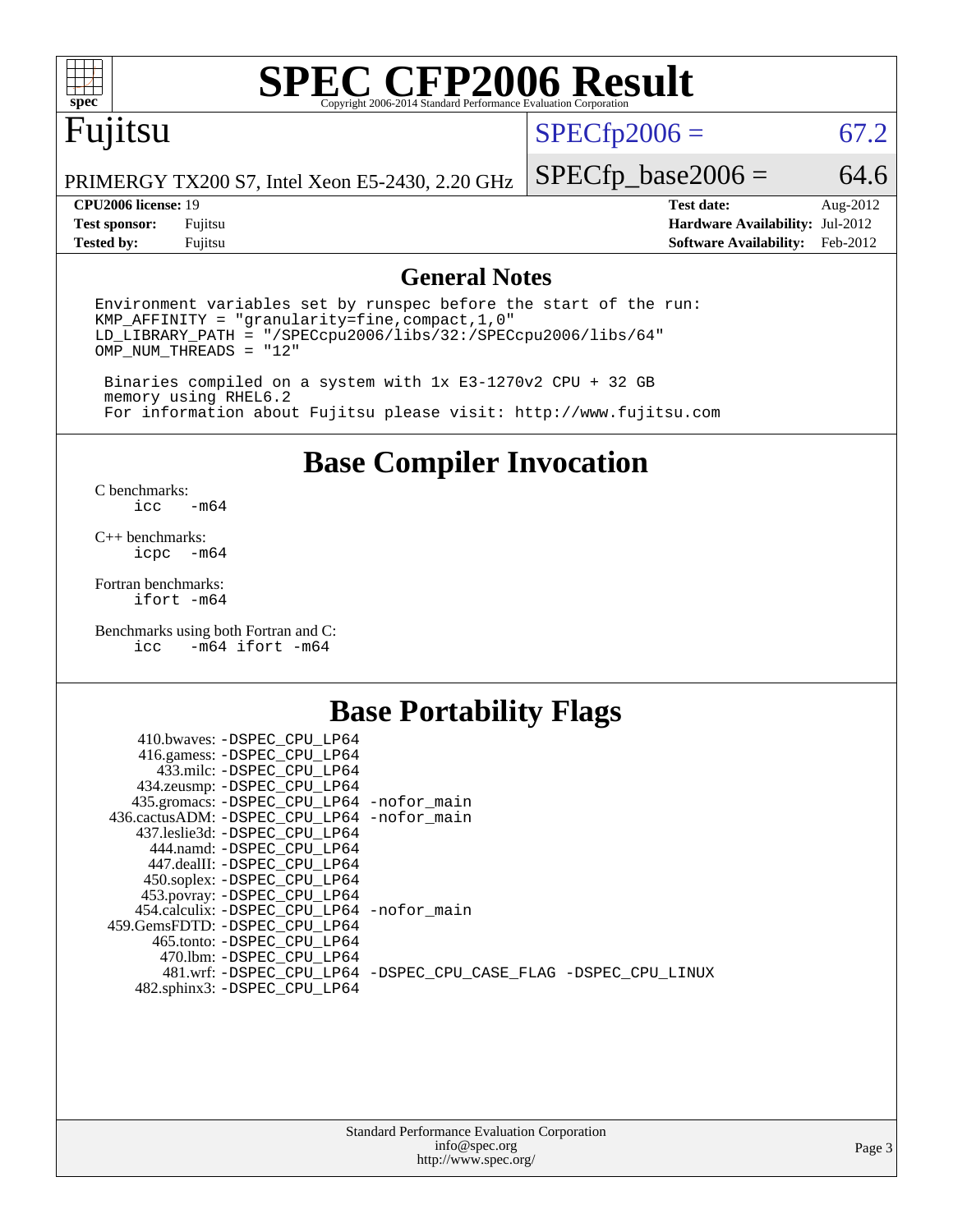

# **[SPEC CFP2006 Result](http://www.spec.org/auto/cpu2006/Docs/result-fields.html#SPECCFP2006Result)**

# Fujitsu

 $SPECfp2006 = 67.2$  $SPECfp2006 = 67.2$ 

PRIMERGY TX200 S7, Intel Xeon E5-2430, 2.20 GHz

**[Tested by:](http://www.spec.org/auto/cpu2006/Docs/result-fields.html#Testedby)** Fujitsu **[Software Availability:](http://www.spec.org/auto/cpu2006/Docs/result-fields.html#SoftwareAvailability)** Feb-2012

 $SPECfp\_base2006 = 64.6$ **[CPU2006 license:](http://www.spec.org/auto/cpu2006/Docs/result-fields.html#CPU2006license)** 19 **[Test date:](http://www.spec.org/auto/cpu2006/Docs/result-fields.html#Testdate)** Aug-2012 **[Test sponsor:](http://www.spec.org/auto/cpu2006/Docs/result-fields.html#Testsponsor)** Fujitsu **[Hardware Availability:](http://www.spec.org/auto/cpu2006/Docs/result-fields.html#HardwareAvailability)** Jul-2012

# **[Base Optimization Flags](http://www.spec.org/auto/cpu2006/Docs/result-fields.html#BaseOptimizationFlags)**

[C benchmarks](http://www.spec.org/auto/cpu2006/Docs/result-fields.html#Cbenchmarks): [-xAVX](http://www.spec.org/cpu2006/results/res2012q3/cpu2006-20120821-24262.flags.html#user_CCbase_f-xAVX) [-ipo](http://www.spec.org/cpu2006/results/res2012q3/cpu2006-20120821-24262.flags.html#user_CCbase_f-ipo) [-O3](http://www.spec.org/cpu2006/results/res2012q3/cpu2006-20120821-24262.flags.html#user_CCbase_f-O3) [-no-prec-div](http://www.spec.org/cpu2006/results/res2012q3/cpu2006-20120821-24262.flags.html#user_CCbase_f-no-prec-div) [-static](http://www.spec.org/cpu2006/results/res2012q3/cpu2006-20120821-24262.flags.html#user_CCbase_f-static) [-parallel](http://www.spec.org/cpu2006/results/res2012q3/cpu2006-20120821-24262.flags.html#user_CCbase_f-parallel) [-opt-prefetch](http://www.spec.org/cpu2006/results/res2012q3/cpu2006-20120821-24262.flags.html#user_CCbase_f-opt-prefetch) [-ansi-alias](http://www.spec.org/cpu2006/results/res2012q3/cpu2006-20120821-24262.flags.html#user_CCbase_f-ansi-alias) [C++ benchmarks:](http://www.spec.org/auto/cpu2006/Docs/result-fields.html#CXXbenchmarks) [-xAVX](http://www.spec.org/cpu2006/results/res2012q3/cpu2006-20120821-24262.flags.html#user_CXXbase_f-xAVX) [-ipo](http://www.spec.org/cpu2006/results/res2012q3/cpu2006-20120821-24262.flags.html#user_CXXbase_f-ipo) [-O3](http://www.spec.org/cpu2006/results/res2012q3/cpu2006-20120821-24262.flags.html#user_CXXbase_f-O3) [-no-prec-div](http://www.spec.org/cpu2006/results/res2012q3/cpu2006-20120821-24262.flags.html#user_CXXbase_f-no-prec-div) [-static](http://www.spec.org/cpu2006/results/res2012q3/cpu2006-20120821-24262.flags.html#user_CXXbase_f-static) [-opt-prefetch](http://www.spec.org/cpu2006/results/res2012q3/cpu2006-20120821-24262.flags.html#user_CXXbase_f-opt-prefetch) [-ansi-alias](http://www.spec.org/cpu2006/results/res2012q3/cpu2006-20120821-24262.flags.html#user_CXXbase_f-ansi-alias) [Fortran benchmarks](http://www.spec.org/auto/cpu2006/Docs/result-fields.html#Fortranbenchmarks): [-xAVX](http://www.spec.org/cpu2006/results/res2012q3/cpu2006-20120821-24262.flags.html#user_FCbase_f-xAVX) [-ipo](http://www.spec.org/cpu2006/results/res2012q3/cpu2006-20120821-24262.flags.html#user_FCbase_f-ipo) [-O3](http://www.spec.org/cpu2006/results/res2012q3/cpu2006-20120821-24262.flags.html#user_FCbase_f-O3) [-no-prec-div](http://www.spec.org/cpu2006/results/res2012q3/cpu2006-20120821-24262.flags.html#user_FCbase_f-no-prec-div) [-static](http://www.spec.org/cpu2006/results/res2012q3/cpu2006-20120821-24262.flags.html#user_FCbase_f-static) [-parallel](http://www.spec.org/cpu2006/results/res2012q3/cpu2006-20120821-24262.flags.html#user_FCbase_f-parallel) [-opt-prefetch](http://www.spec.org/cpu2006/results/res2012q3/cpu2006-20120821-24262.flags.html#user_FCbase_f-opt-prefetch)

[Benchmarks using both Fortran and C](http://www.spec.org/auto/cpu2006/Docs/result-fields.html#BenchmarksusingbothFortranandC): [-xAVX](http://www.spec.org/cpu2006/results/res2012q3/cpu2006-20120821-24262.flags.html#user_CC_FCbase_f-xAVX) [-ipo](http://www.spec.org/cpu2006/results/res2012q3/cpu2006-20120821-24262.flags.html#user_CC_FCbase_f-ipo) [-O3](http://www.spec.org/cpu2006/results/res2012q3/cpu2006-20120821-24262.flags.html#user_CC_FCbase_f-O3) [-no-prec-div](http://www.spec.org/cpu2006/results/res2012q3/cpu2006-20120821-24262.flags.html#user_CC_FCbase_f-no-prec-div) [-static](http://www.spec.org/cpu2006/results/res2012q3/cpu2006-20120821-24262.flags.html#user_CC_FCbase_f-static) [-parallel](http://www.spec.org/cpu2006/results/res2012q3/cpu2006-20120821-24262.flags.html#user_CC_FCbase_f-parallel) [-opt-prefetch](http://www.spec.org/cpu2006/results/res2012q3/cpu2006-20120821-24262.flags.html#user_CC_FCbase_f-opt-prefetch) [-ansi-alias](http://www.spec.org/cpu2006/results/res2012q3/cpu2006-20120821-24262.flags.html#user_CC_FCbase_f-ansi-alias)

## **[Peak Compiler Invocation](http://www.spec.org/auto/cpu2006/Docs/result-fields.html#PeakCompilerInvocation)**

[C benchmarks](http://www.spec.org/auto/cpu2006/Docs/result-fields.html#Cbenchmarks):  $\text{icc}$  -m64

[C++ benchmarks:](http://www.spec.org/auto/cpu2006/Docs/result-fields.html#CXXbenchmarks) [icpc -m64](http://www.spec.org/cpu2006/results/res2012q3/cpu2006-20120821-24262.flags.html#user_CXXpeak_intel_icpc_64bit_bedb90c1146cab66620883ef4f41a67e)

[Fortran benchmarks](http://www.spec.org/auto/cpu2006/Docs/result-fields.html#Fortranbenchmarks): [ifort -m64](http://www.spec.org/cpu2006/results/res2012q3/cpu2006-20120821-24262.flags.html#user_FCpeak_intel_ifort_64bit_ee9d0fb25645d0210d97eb0527dcc06e)

[Benchmarks using both Fortran and C](http://www.spec.org/auto/cpu2006/Docs/result-fields.html#BenchmarksusingbothFortranandC): [icc -m64](http://www.spec.org/cpu2006/results/res2012q3/cpu2006-20120821-24262.flags.html#user_CC_FCpeak_intel_icc_64bit_0b7121f5ab7cfabee23d88897260401c) [ifort -m64](http://www.spec.org/cpu2006/results/res2012q3/cpu2006-20120821-24262.flags.html#user_CC_FCpeak_intel_ifort_64bit_ee9d0fb25645d0210d97eb0527dcc06e)

## **[Peak Portability Flags](http://www.spec.org/auto/cpu2006/Docs/result-fields.html#PeakPortabilityFlags)**

Same as Base Portability Flags

# **[Peak Optimization Flags](http://www.spec.org/auto/cpu2006/Docs/result-fields.html#PeakOptimizationFlags)**

[C benchmarks](http://www.spec.org/auto/cpu2006/Docs/result-fields.html#Cbenchmarks):

433.milc:  $-x$ AVX(pass 2)  $-p$ rof-gen(pass 1)  $-p$ po(pass 2)  $-03$ (pass 2) [-no-prec-div](http://www.spec.org/cpu2006/results/res2012q3/cpu2006-20120821-24262.flags.html#user_peakPASS2_CFLAGSPASS2_LDFLAGS433_milc_f-no-prec-div)(pass 2) [-prof-use](http://www.spec.org/cpu2006/results/res2012q3/cpu2006-20120821-24262.flags.html#user_peakPASS2_CFLAGSPASS2_LDFLAGS433_milc_prof_use_bccf7792157ff70d64e32fe3e1250b55)(pass 2) [-static](http://www.spec.org/cpu2006/results/res2012q3/cpu2006-20120821-24262.flags.html#user_peakOPTIMIZE433_milc_f-static) [-auto-ilp32](http://www.spec.org/cpu2006/results/res2012q3/cpu2006-20120821-24262.flags.html#user_peakCOPTIMIZE433_milc_f-auto-ilp32) [-ansi-alias](http://www.spec.org/cpu2006/results/res2012q3/cpu2006-20120821-24262.flags.html#user_peakCOPTIMIZE433_milc_f-ansi-alias)

 $470$ .lbm: basepeak = yes

 $482$ .sphinx3: basepeak = yes

Continued on next page

Standard Performance Evaluation Corporation [info@spec.org](mailto:info@spec.org) <http://www.spec.org/>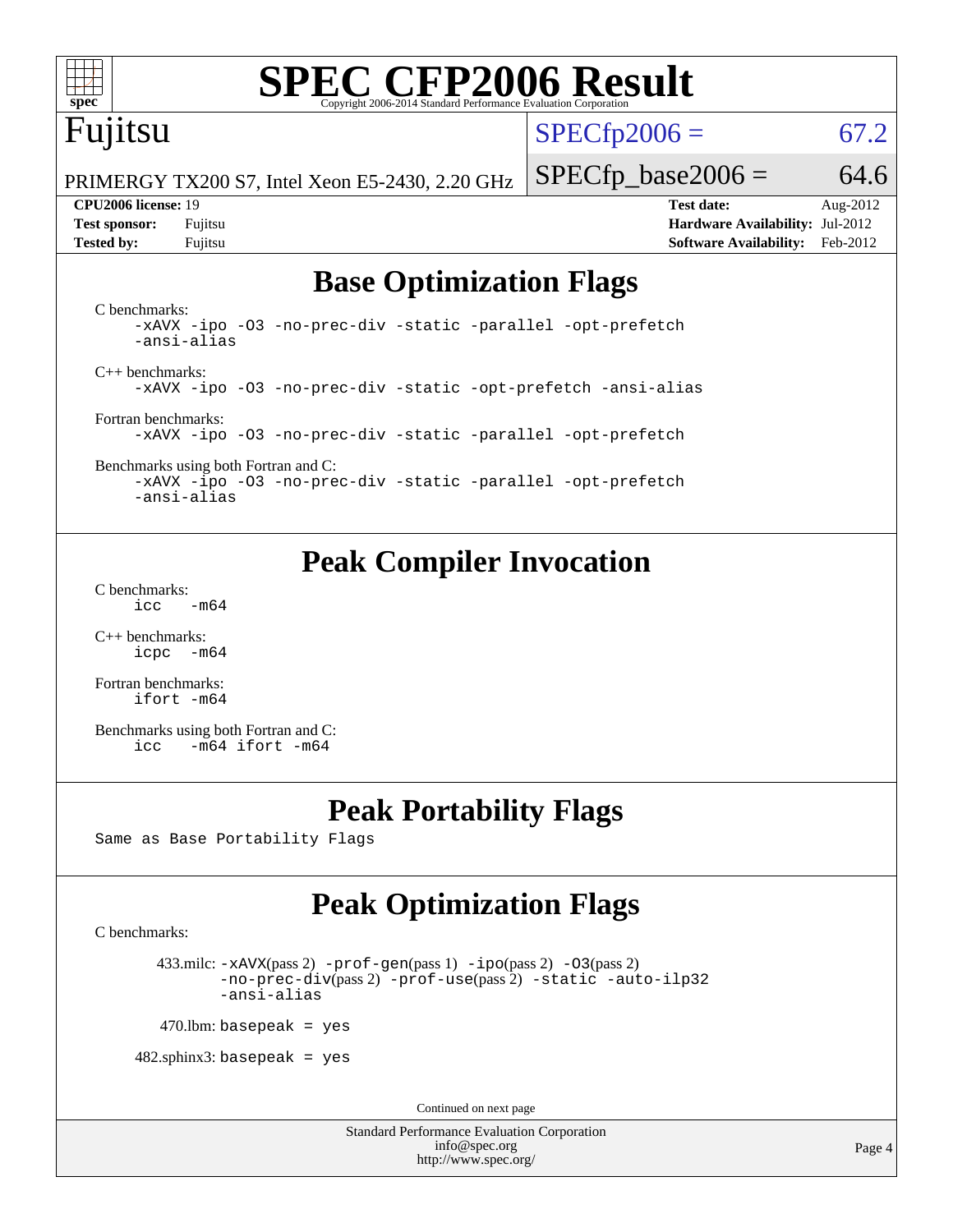

# **[SPEC CFP2006 Result](http://www.spec.org/auto/cpu2006/Docs/result-fields.html#SPECCFP2006Result)**

 $SPECTp2006 = 67.2$ 

PRIMERGY TX200 S7, Intel Xeon E5-2430, 2.20 GHz

**[CPU2006 license:](http://www.spec.org/auto/cpu2006/Docs/result-fields.html#CPU2006license)** 19 **[Test date:](http://www.spec.org/auto/cpu2006/Docs/result-fields.html#Testdate)** Aug-2012 **[Test sponsor:](http://www.spec.org/auto/cpu2006/Docs/result-fields.html#Testsponsor)** Fujitsu **[Hardware Availability:](http://www.spec.org/auto/cpu2006/Docs/result-fields.html#HardwareAvailability)** Jul-2012 **[Tested by:](http://www.spec.org/auto/cpu2006/Docs/result-fields.html#Testedby)** Fujitsu **[Software Availability:](http://www.spec.org/auto/cpu2006/Docs/result-fields.html#SoftwareAvailability)** Feb-2012

 $SPECTp\_base2006 = 64.6$ 

# **[Peak Optimization Flags \(Continued\)](http://www.spec.org/auto/cpu2006/Docs/result-fields.html#PeakOptimizationFlags)**

```
C++ benchmarks: 
          444.namd: -xAVX(pass 2) -prof-gen(pass 1) -ipo(pass 2) -O3(pass 2)
                  -no-prec-div(pass 2) -prof-use(pass 2) -fno-alias
                  -auto-ilp32
          447.dealII: -xSSE4.2 -ipo -O3 -no-prec-div -static -opt-prefetch
                  -ansi-alias
        450.soplex: basepeak = yes
         453.povray: -xAVX(pass 2) -prof-gen(pass 1) -ipo(pass 2) -O3(pass 2)
                  -no-prec-div(pass 2) -prof-use(pass 2) -unroll4 -ansi-alias
  Fortran benchmarks: 
         410.bwaves: -xAVX -ipo -O3 -no-prec-div -opt-prefetch -parallel
                  -static
         416.gamess: -xAVX(pass 2) -prof-gen(pass 1) -ipo(pass 2) -O3(pass 2)
                  -no-prec-div(pass 2) -prof-use(pass 2) -unroll2
                  -inline-level=0-scalar-rep--static
         434.zeusmp: basepeak = yes
        437.leslie3d: basepeak = yes
    -xSSE4.2-prof-gen-ipo-O3(pass 2)-no-prec-div(pass 2) -prof-use(pass 2) -unroll2
                  -inline-level=0 -opt-prefetch -parallel
          465.tonto: -xAVX(pass 2) -prof-gen(pass 1) -ipo(pass 2) -O3(pass 2)
                  -no-prec-div(pass 2) -prof-use(pass 2) -inline-calloc
                  -opt-malloc-options=3 -auto -unroll4
  Benchmarks using both Fortran and C: 
        435.gromacs: basepeak = yes
    436.cactusADM:basepeak = yes 454.calculix: -xAVX -ipo -O3 -no-prec-div -auto-ilp32 -ansi-alias
           481.wrf: basepeak = yes
                       The flags files that were used to format this result can be browsed at
http://www.spec.org/cpu2006/flags/Intel-ic12.1-official-linux64.20111122.html
```